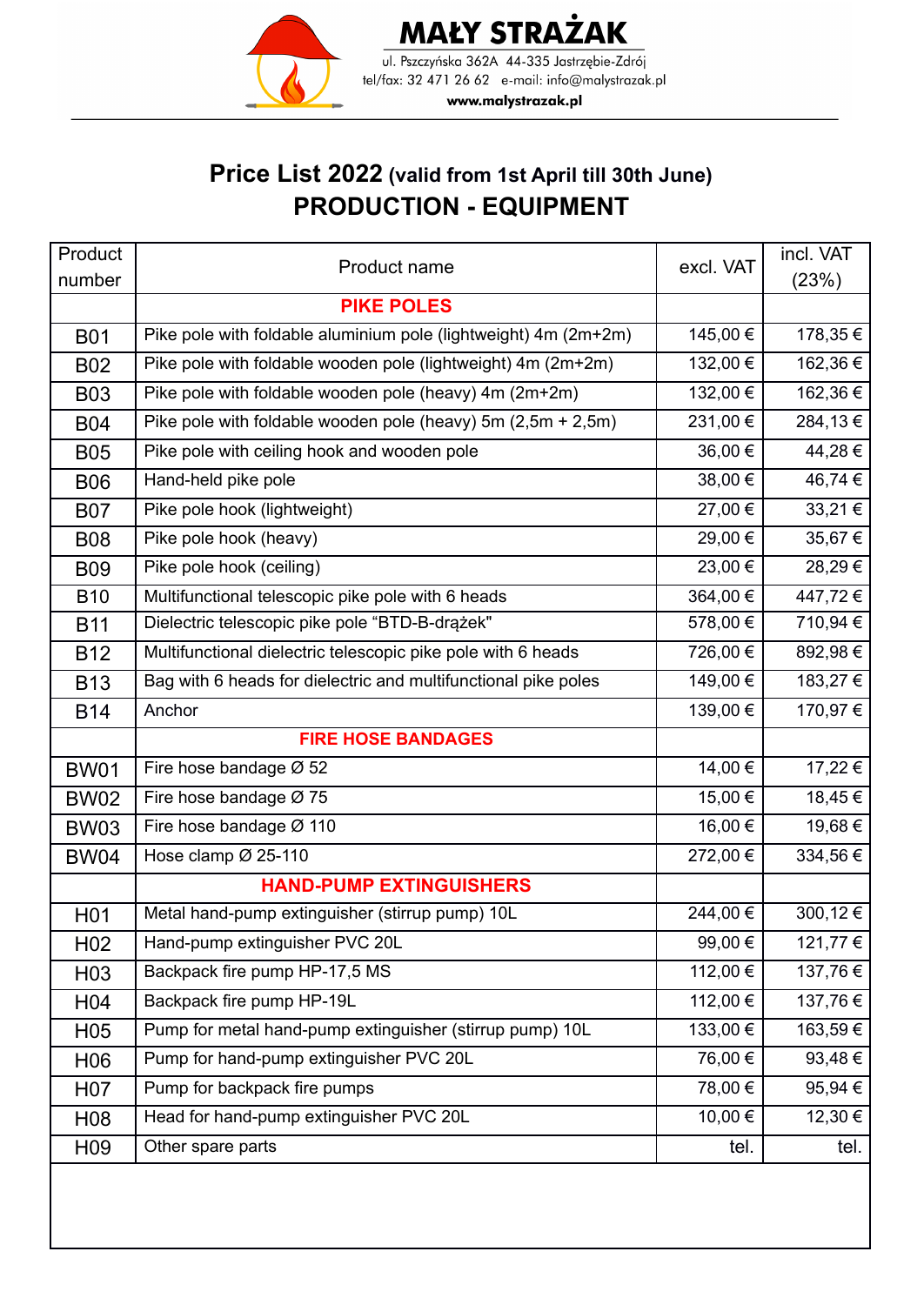

ul. Pszczyńska 362A 44-335 Jastrzębie-Zdrój tel/fax: 32 471 26 62 e-mail: info@malystrazak.pl

|                 | <b>COUPLING SPANNERS</b>                                                  |          |          |
|-----------------|---------------------------------------------------------------------------|----------|----------|
| K01             | Coupling spanner K-1                                                      | 18,00 €  | 22,14 €  |
| K02             | Coupling spanner K-2                                                      | 11,00 €  | 13,53 €  |
| K03             | Coupling spanner K-3                                                      | 11,00 €  | 13,53€   |
| K04             | Coupling spanner K-4                                                      | 11,00 €  | 13,53€   |
| K05             | Coupling spanner K-5                                                      | 11,00 €  | 13,53€   |
| <b>K06</b>      | Coupling spanner K-6                                                      | 13,00 €  | 15,99€   |
| <b>K07</b>      | Underground hydrant key                                                   | 31,00 €  | 38,13€   |
| <b>K08</b>      | Underground hydrant key adapter                                           | 20,00€   | 24,60€   |
| K09             | Mole cover lifting keys                                                   | 18,00 €  | 22,14 €  |
|                 | <b>PROTECTIVE SUIT 'HORNET'</b>                                           |          |          |
| <b>KS01</b>     | Protective suit 'Hornet'                                                  | 127,00 € | 156,21 € |
| <b>KS02</b>     | Set 'Hornet' (protective suit + protective gloves + swarm catcher<br>bag) | 175,00 € | 215,25€  |
| <b>KS03</b>     | Protective gloves 'Hornet'                                                | 15,00 €  | 18,45€   |
| <b>KS04</b>     | Swarm catcher bag                                                         | 33,00 €  | 40,59€   |
| <b>KS05</b>     | Swarm catcher bag with telescopic aluminium rod (90cm-150cm)              | 48,00 €  | 59,04 €  |
| <b>KS06</b>     | Swarm catcher bag with wooden rod 120cm or 140cm                          | 36,00 €  | 44,28€   |
|                 | <b>HOSE BRIDGES</b>                                                       |          |          |
| M01             | Wooden hose bridge 52x75x52                                               | 69,00€   | 84,87€   |
| M02             | Wooden hose bridge 52x75x110x75x52                                        | 125,00 € | 153,75€  |
| M03             | Rubber hose bridge 2x75 (foldable)                                        | 86,00€   | 105,78€  |
| M04             | Rubber hose bridge 2x110 (foldable)                                       | 139,00 € | 170,97€  |
|                 | <b>ROAD ACCIDENT RESCUE</b>                                               |          |          |
| <b>R01</b>      | Set of step chocks and wedges MS I (type A)                               | 289,00 € | 355,47€  |
| <b>R02</b>      | Set of wedges and cribbing blocks MS II (type B)                          | 256,00 € | 314,88€  |
| R <sub>03</sub> | Set of step chocks, wedges and cribbing blocks MS III                     | 454,00 € | 558,42€  |
| <b>R04</b>      | Set of wedges (hard wood) and cribbing blocks (soft wood)                 | 380,00 € | 467,40 € |
| <b>R05</b>      | Set of wedges (hard wood) and cribbing blocks (hard wood)                 | 360,00 € | 442,80€  |
| <b>R06</b>      | Accident privacy screen PMS-1                                             | 327,00 € | 402,21€  |
| <b>R07</b>      | Accident privacy screen PMS (without stand)                               | 301,00 € | 370,23€  |
| <b>R08</b>      | Multifunctional tarp                                                      | 66,00 €  | 81,18€   |
| <b>R09</b>      | Safety cover for accident victims OMS-1                                   | 66,00€   | 81,18€   |
| R <sub>10</sub> | Protective set of covers for sharp edges ZMS-1                            | 96,00€   | 118,08€  |
| R <sub>11</sub> | Protective set of covers for sharp edges ZMS-2                            | 112,00 € | 137,76 € |
| R <sub>12</sub> | Soft stretcher                                                            | 73,00 €  | 89,79€   |
| R <sub>13</sub> | Containment berm 120x80x20cm flexible and portable                        | 165,00 € | 202,95€  |
|                 |                                                                           |          |          |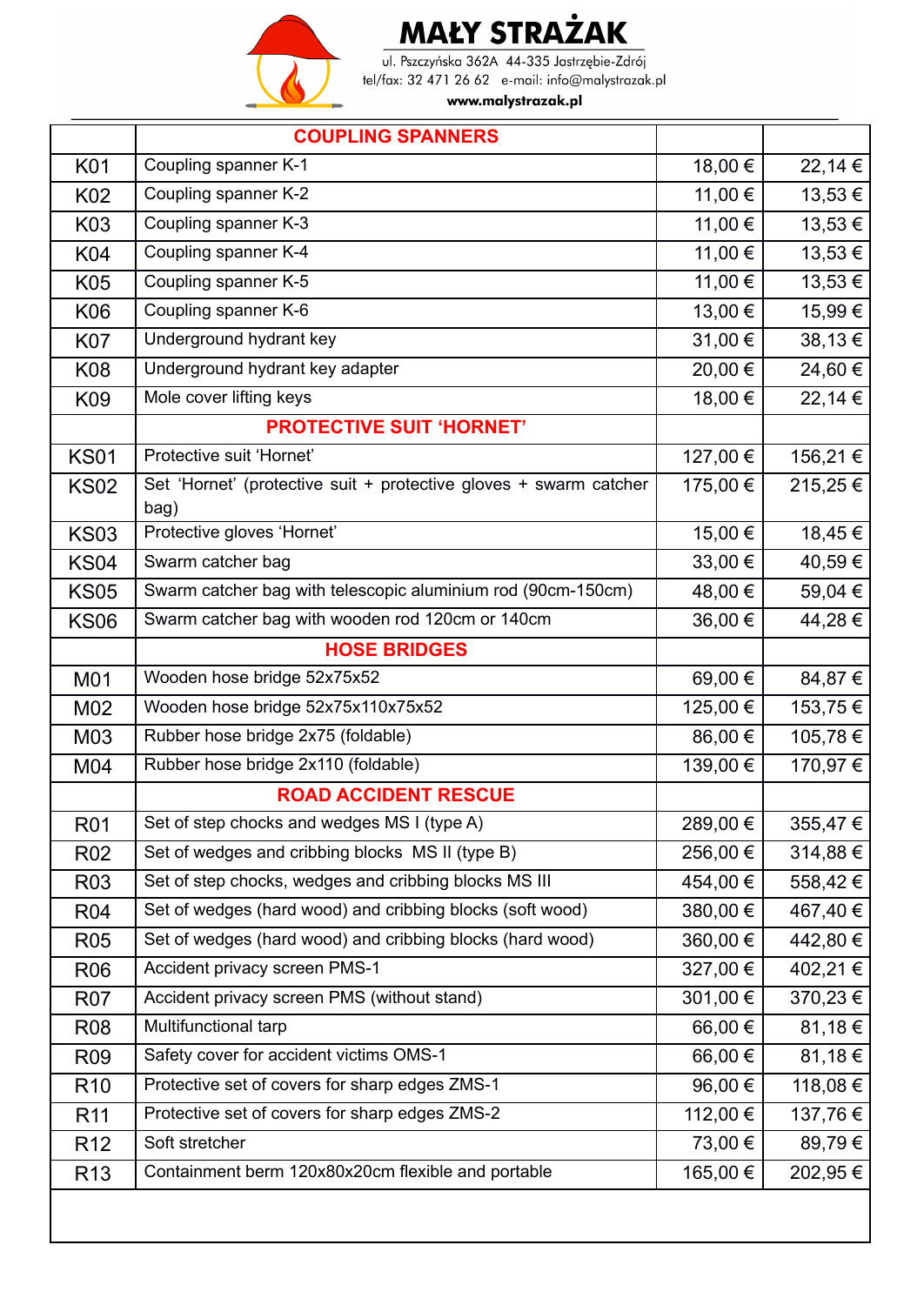

ul. Pszczyńska 362A 44-335 Jastrzębie-Zdrój tel/fax: 32 471 26 62 e-mail: info@malystrazak.pl

|                  | <b>FIRE HOSE SADDLE RACKS</b>                                                                |            |             |
|------------------|----------------------------------------------------------------------------------------------|------------|-------------|
| S01              | Fire hose saddle rack 52/75                                                                  | 45,00 €    | 55,35€      |
| S <sub>02</sub>  | Fire hose saddle rack 110                                                                    | 58,00€     | 71,34 €     |
| S <sub>0</sub> 3 | Fire hose saddle rack 'Well'                                                                 | 73,00 €    | 89,79€      |
|                  | <b>SIEVES FOR CHIMNEY FIRE</b>                                                               |            |             |
| <b>SK01</b>      | Sieve for chimney fire                                                                       | 49,00 €    | 60,27€      |
| <b>SK02</b>      | Foldable sieve for chimney fire                                                              | 69,00€     | 84,87€      |
|                  | <b>FIRE HOSE BINDING</b>                                                                     |            |             |
| <b>TW01</b>      | Fire hose binding machine                                                                    | 120,00 €   | 147,60 €    |
| <b>TW02</b>      | Fire hose binding holder for couplings clamping                                              | 163,00€    | 200,49€     |
| <b>TW03</b>      | Repair set for fire hoses (fire hose binding machine + holder                                | 295,00€    | 362,85€     |
|                  | for couplings clamping + wire 2kg)                                                           |            |             |
| <b>TW04</b>      | Fire hose binding wire 1kg                                                                   | $6,00 \in$ | 7,38 €      |
|                  | <b>FIRE BEATERS (SWATTERS)</b>                                                               |            |             |
| <b>T01</b>       | Rubber fire beater with telescopic handle                                                    | 36,00 €    | 44,28€      |
| T <sub>02</sub>  | Rubber fire beater (without handle, slot Ø 25 mm)                                            | 19,00 €    | 23,37€      |
| T <sub>03</sub>  | Metal fire beater with telescopic handle                                                     | 29,00 €    | 35,67€      |
| <b>T04</b>       | Metal fire beater (without handle; slot $\varnothing$ 25 mm)                                 | 11,00 €    | 13,53 €     |
| <b>T05</b>       | Metal fire beater (without handle; slot $\varnothing$ 32 mm)                                 | 11,00 €    | $13,53 \in$ |
| T06              | Metal fire beater with wooden handle                                                         | 17,00 €    | 20,91€      |
| <b>T07</b>       | Wooden handle for fire beaters                                                               | $6,00 \in$ | 7,38€       |
| T08              | Telescopic aluminium handle for fire beaters (Ø 25mm)                                        | 20,00 €    | 24,60€      |
|                  | <b>SUCTION HOSES</b>                                                                         |            |             |
| <b>W01</b>       | Suction hose with couplings PVC Ø 110mm; L: 2,5m                                             | 85,00 €    | 104,55 €    |
| <b>W02</b>       | Suction hose with couplings PVC $\varnothing$ 110mm; L: 2,4m (made in the<br>Czech Republic) | 144,00 €   | 177,12 €    |
| W03              | Suction hose with couplings PVC Ø 110mm; L: 2,5m (made in<br>Germany)                        | 275,00 €   | 338,25€     |
| W04              | Suction hose with couplings PVC Ø 110mm; L: 1,6m                                             | 76,00 €    | 93,48€      |
| <b>W05</b>       | <b>Suction hoses PVC</b>                                                                     | tel.       | tel.        |
| <b>W06</b>       | Reinforced rubber suction hose with couplings Ø 110mm; L: 1,6m<br><b>ZIEGLER</b>             | 184,00 €   | 226,32€     |
| <b>W07</b>       | Reinforced rubber suction hose with couplings Ø 110mm; L: 2,5m                               | 165,00 €   | 202,95€     |
| <b>W08</b>       | Rubber suction hose with couplings Ø 110mm; L: 1,6m                                          | 112,00 €   | 137,76€     |
| W09              | Rubber suction hose with couplings Ø 110mm; L: 2,5m                                          | 145,00 €   | 178,35 €    |
| W <sub>10</sub>  | Suction hose (for foam concentrates) PVC Ø 25mm                                              | 19,00 €    | 23,37€      |
| W11              | Suction hose (for foam concentrates) PVC Ø 52mm                                              | 23,00 €    | 28,29€      |
|                  |                                                                                              |            |             |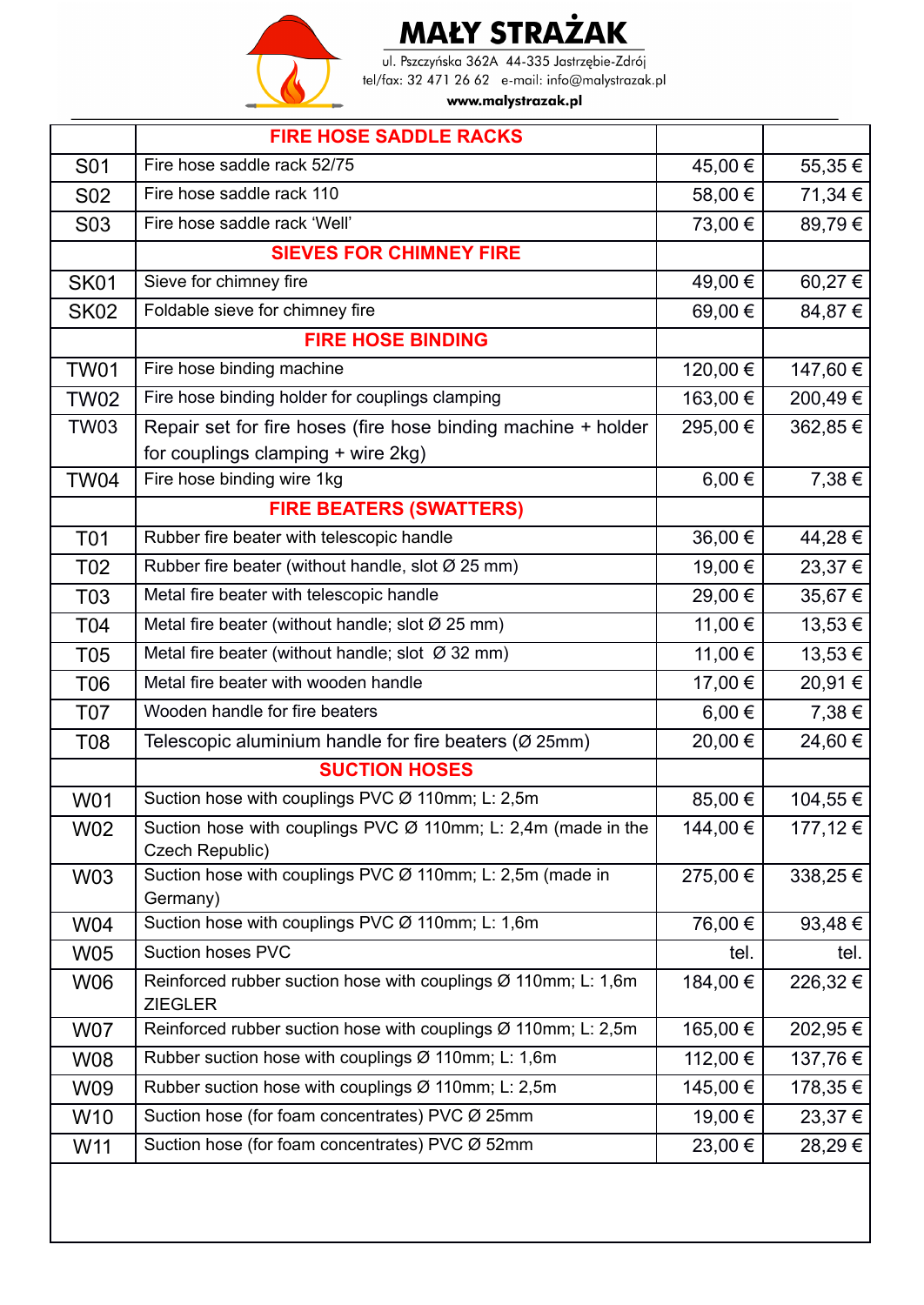

ul. Pszczyńska 362A 44-335 Jastrzębie-Zdrój tel/fax: 32 471 26 62 e-mail: info@malystrazak.pl

|                                         | <b>WATER TANKS</b>                           |            |            |
|-----------------------------------------|----------------------------------------------|------------|------------|
| Z01                                     | Portable water tank 2500L                    | 233,00 €   | 286,59€    |
| Z02                                     | Portable water tank 2500L (without frame)    | 163,00 €   | 200,49€    |
| Z03                                     | Water tank nozzle                            | 119,00 €   | 146,37 €   |
| Z <sub>04</sub>                         | Aluminium water tank                         | 875,00 €   | 1.076,25 € |
| Z05                                     | Portable water tank 5000L                    | 1.164,00 € | 1.431,72 € |
|                                         | <b>FIRE HOSE REELS</b>                       |            |            |
| <b>ZW01</b>                             | Fire hose reel                               | 121,00 €   | 148,83 €   |
| <b>ZW02</b>                             | Fire hose reel for fire engines              | tel.       | tel.       |
|                                         | <b>OTHER EQUIPMENT</b>                       |            |            |
| P01                                     | Hose hook                                    | 23,00 €    | 28,29€     |
| P <sub>02</sub>                         | Coupling Ø 110mm (narrow)                    | 41,00 €    | 50,43€     |
| P03                                     | Starting coupling Ø 110mm (narrow)           | 24,00 €    | 29,52€     |
| P04                                     | Fire hose nozzle PWG Ø 25mm                  | 18,00 €    | 22,14 €    |
| P05                                     | Suction head Ø 75mm (skew)                   | 89,00 €    | 109,47€    |
| P06                                     | Suction head Ø 75mm (straight)               | 83,00 €    | 102,09€    |
| <b>P07</b>                              | Suction head Ø 110mm (straight)              | 102,00 €   | 125,46€    |
| P08                                     | Emergency bag                                | 18,00 €    | 22,14 €    |
| P <sub>09</sub>                         | Tarpaulin bucket                             | 13,00 €    | 15,99€     |
| P <sub>10</sub>                         | Kit for picking up firecrackers, flares etc. | tel.       | tel.       |
| At the exchange rate: $1$ EUR = $4$ PLN |                                              |            |            |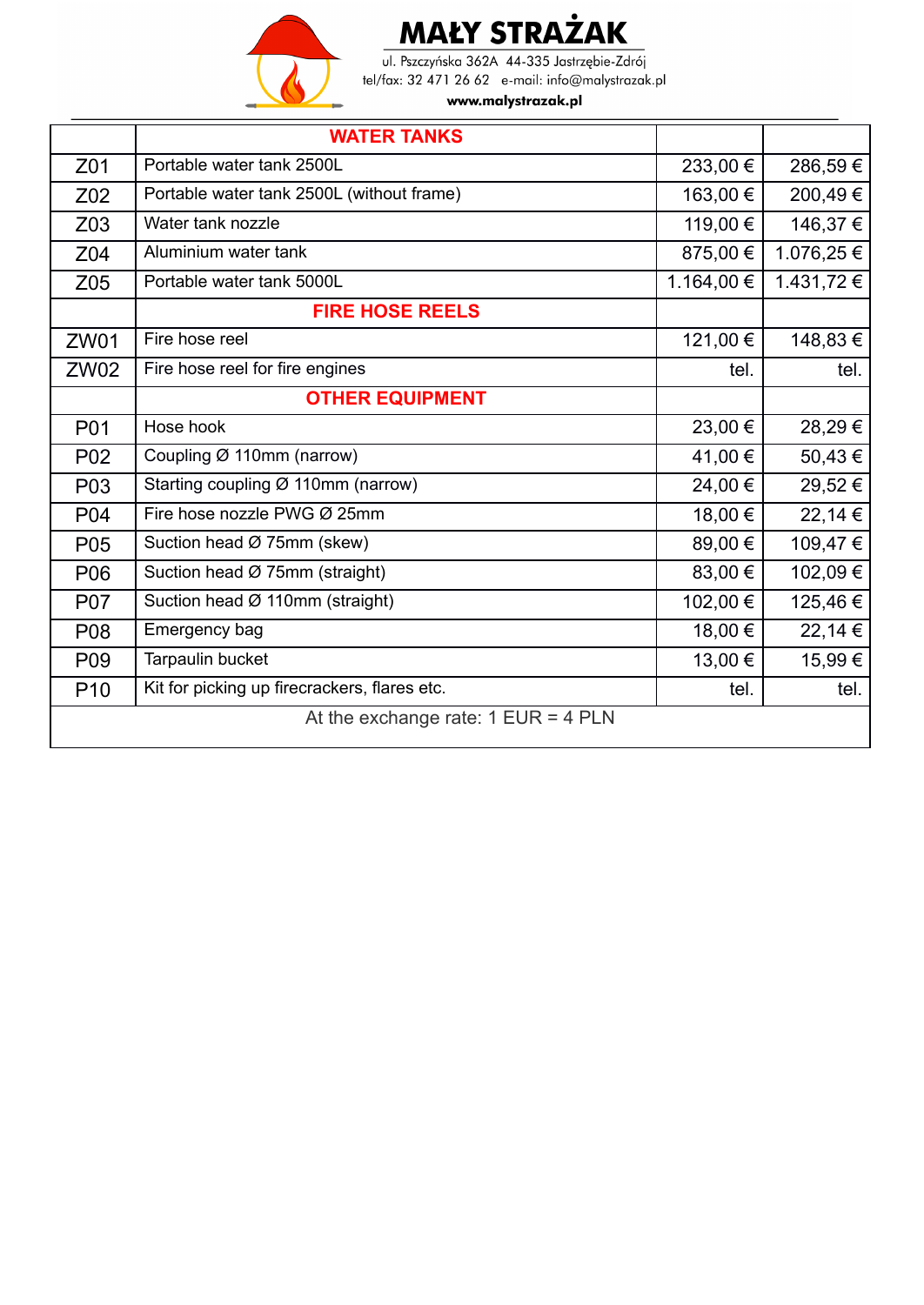

**MAŁY STRAŻAK** ul. Pszczyńska 362A 44-335 Jastrzębie-Zdrój tel/fax: 32 471 26 62 e-mail: info@malystrazak.pl www.malystrazak.pl

#### **Price List 2022 (valid from 1st April till 30th June) INTERNATIONAL YOUTH FIRE BRIGADE SPORTING COMPETITIONS CTIF**

| Product<br>number                       | Product name                               | Set/Pcs.   | excl. VAT | incl. VAT<br>(23%) |
|-----------------------------------------|--------------------------------------------|------------|-----------|--------------------|
|                                         | <b>FIRE FIGHTING ATTACK</b>                |            |           |                    |
| 1 <sub>1</sub>                          | Tactical signs - starting numbers          | Set        | 40,00 €   | 49,20€             |
| 2.                                      | Hose strap<br>$(6 \times 9,00 \in)$        | Set        | 54,00 €   | 66,42€             |
| 3.                                      | Starting coupling Ø 52mm                   | Pcs.       | 41,00 €   | 50,43€             |
| 4.                                      | <b>Ditch</b>                               | Pcs.       | 74,00 €   | 91,02€             |
| 5.                                      | Hurdle (hedge)                             | Pcs.       | 173,00 €  | 212,79€            |
| 6.                                      | <b>Crawling tunnel</b>                     | Set        | 725,00 €  | 891,75€            |
| 7.                                      | <b>Balance beam</b>                        | Pcs.       | 160,00 €  | 196,80 €           |
| 8.                                      | Container for the hose straps              | Pcs.       | 8,00 €    | $9,84 \in$         |
| 9.                                      | Metal hand-pump extinguisher (stirrup      |            |           |                    |
|                                         | $(2 \times 244,00 \in)$<br>pump) 10 L      | Set        | 488,00 €  | 600,24 €           |
| 10.                                     | $(2 \times 10,00 \in)$<br>Red marking lath | Set        | 20,00 €   | 24,60€             |
| 11.                                     | $(2 \times 422,00 \in)$<br>Target wall     | Set        | 844,00 €  | 1.038,12 €         |
| 12.                                     | <b>Equipment frame</b>                     | Set        | 384,00 €  | 472,32€            |
| 13.                                     | Knot frame                                 | Set        | 384,00 €  | 472,32€            |
|                                         | FIRE BRIGADE OBSTACLE RELAY RACE           |            |           |                    |
| 14.                                     | Relay baton - fire hose nozzle PW          | Pcs.       | 19,00 €   | 23,37€             |
|                                         | $Ø$ 52mm                                   |            |           |                    |
| 15.                                     | Climbable wall                             | Set        | 445,00 €  | 547,35€            |
| 16.                                     | Platform (for hose and                     |            |           |                    |
|                                         | extinguisher)<br>$(2 \times 25, 75 \in)$   | Set        | 56,00 €   | 68,88€             |
| 17.                                     | Stand with a bar                           | Pcs.       | 88,00€    | 108,24 €           |
| 18.                                     | Hurdle                                     | Pcs.       | 87,00 €   | 107,01€            |
| Sum                                     |                                            | 4.090,00 € | 5.030,70€ |                    |
| At the exchange rate: $1$ EUR = $4$ PLN |                                            |            |           |                    |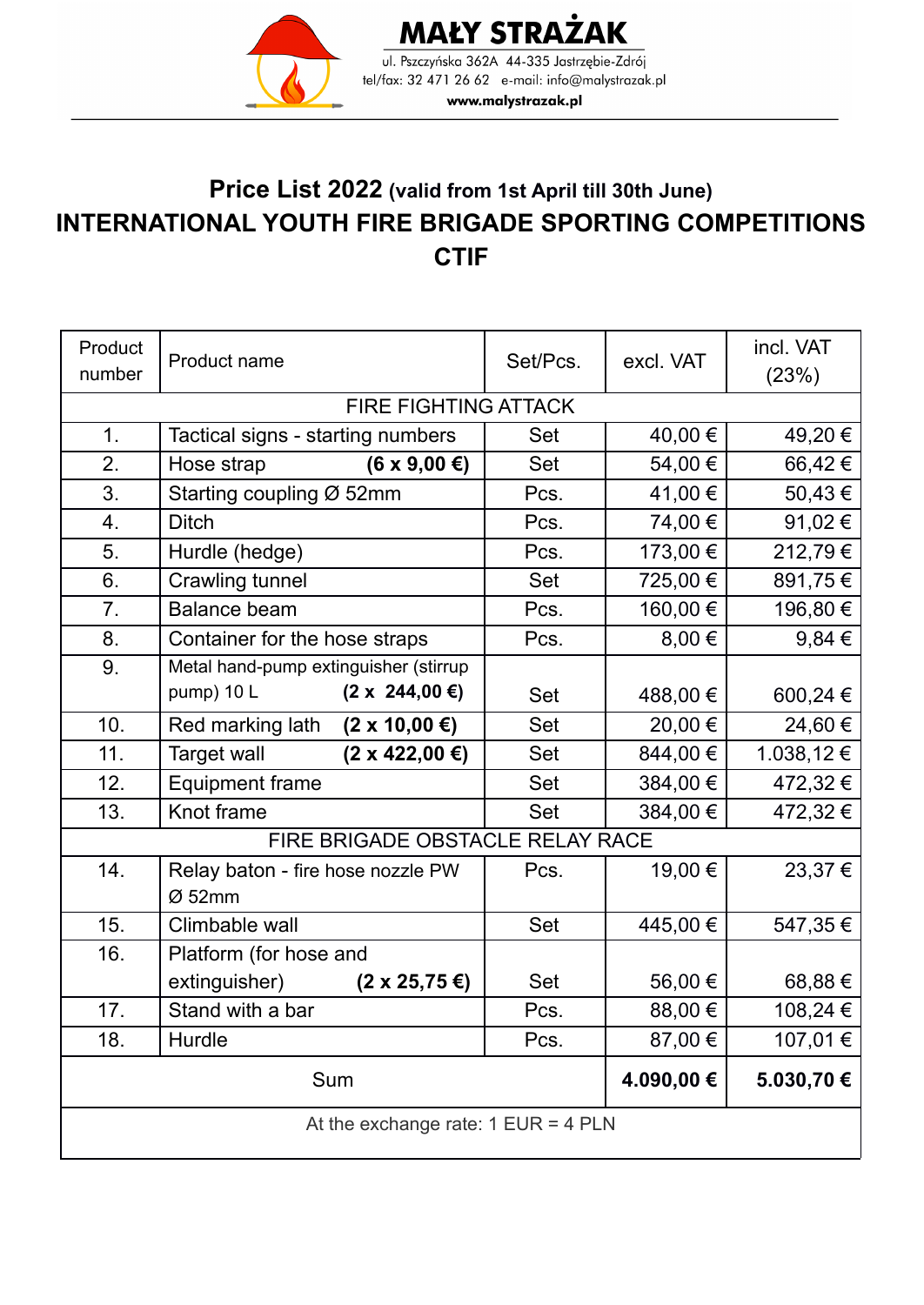

**MAŁY STRAŻAK** ul. Pszczyńska 362A 44-335 Jastrzębie-Zdrój tel/fax: 32 471 26 62 e-mail: info@malystrazak.pl www.malystrazak.pl

### **Price List 2022 (valid from 1st April till 30th June) OTHER EQUIPMENT**

| Product | Product name                                                     | excl. VAT  | incl. VAT       |
|---------|------------------------------------------------------------------|------------|-----------------|
| number  |                                                                  |            | (23%)           |
| 1.      | Relay baton - fire hose nozzle PW Ø 52mm                         |            | 23,37€          |
| 2.      | Fire extinguisher                                                | 54,00 €    | 66,42€          |
| 3.      | Fire hose nozzle to stirrup pump $\varnothing$ 25mm              | 16,00 €    | 19,68€          |
| 4.      | Fire hose to stirrup pump Ø 25mm                                 | 16,00 €    | 19,68 €         |
| 5.      | Bucket 10 L                                                      | 5,00 €     | 6,15 $\epsilon$ |
| 6.      | Ropes to knot frame (3 Pcs.)                                     | 5,00 €     | $6,15 \in$      |
| 7.      | Illustrations to knot frame (4 Pcs.)                             | 16,00 €    | 19,68 €         |
| 8.      | Illustrations to equipment frame (8 Pcs.)                        | 32,00 €    | $39,36 \in$     |
| 9.      | Fire hoses with couplings held by hose strap Ø 52mm, L15m        | 59,00 €    | 72,57 €         |
| 10.     | Hose strap                                                       | 9,00 $\in$ | 11,07 €         |
| 11.     | Coupling spanner K-3                                             | 11,00 €    | 13,53 €         |
| 12.     | Fire hoses with couplings held by hose strap Ø 52mm, L15m        |            |                 |
|         | $(4 \times 59,00 \in)$                                           | 236,00 €   | 290,28€         |
| 13.     | Sport-fire hoses with couplings held by hose strap Ø 52mm, L15m  |            |                 |
|         | $(4 \times 59,00 \in)$                                           | 236,00 €   | 290,28 €        |
| 14.     | Wooden starter klapper                                           | 41,00 €    | 50,43€          |
| 15.     | Measuring tape (for marking obstacles in fire fighting attack)   | 91,00 €    | 111,93 €        |
| 16.     | Measuring tape (for measuring width of race tracks)              | 11,00 €    | 13,53 €         |
| 17.     | Tape rolling trolley                                             | 497,00 €   | 611,31 €        |
| 18.     | Referee flags                                                    | 4,00 €     | 4,92 €          |
| 19.     | Starting flag                                                    | $8,00 \in$ | 9,84€           |
| 20.     | Referee arm bands                                                | 5,00 €     | $6,15 \in$      |
| 21.     | Information signs - exchange zones<br>(9 Pcs.)                   | 172,00 €   | 211,56 €        |
| 22.     | Information signs - race track markings<br>(2 Pcs.)              | 51,00 €    | 62,73€          |
| 23.     | Information signs - start, finish<br>(2 Pcs.)                    | 49,00 €    | 60,27€          |
| 24.     | Information signs-relay race (for youth fire brigades) (11 Pcs.) | 209,00 €   | 257,07 €        |
| 25.     | Rubber mat to crawling tunnel                                    | 80,00 €    | 98,40 €         |
| 26.     | Openwork rubber mat for stirrup pump                             | 31,00 €    | 38,13€          |
| 27.     | Openwork rubber mat                                              | 36,00 €    | 44,28 €         |
| 28.     | Rubber mat for balance beam (running surface)                    | 21,00 €    | 25,83€          |
| 29.     | Suction head                                                     | 145,00 €   | 178,35 €        |
| 30.     | Pressure hose with couplings Ø 52mm, L15m                        | 50,00 €    | 61,50 €         |
| 31.     | Hose holder                                                      | 16,00 €    | 19,68 €         |
| 32.     | Collecting breeching/head                                        | 145,00 €   | 178,35€         |